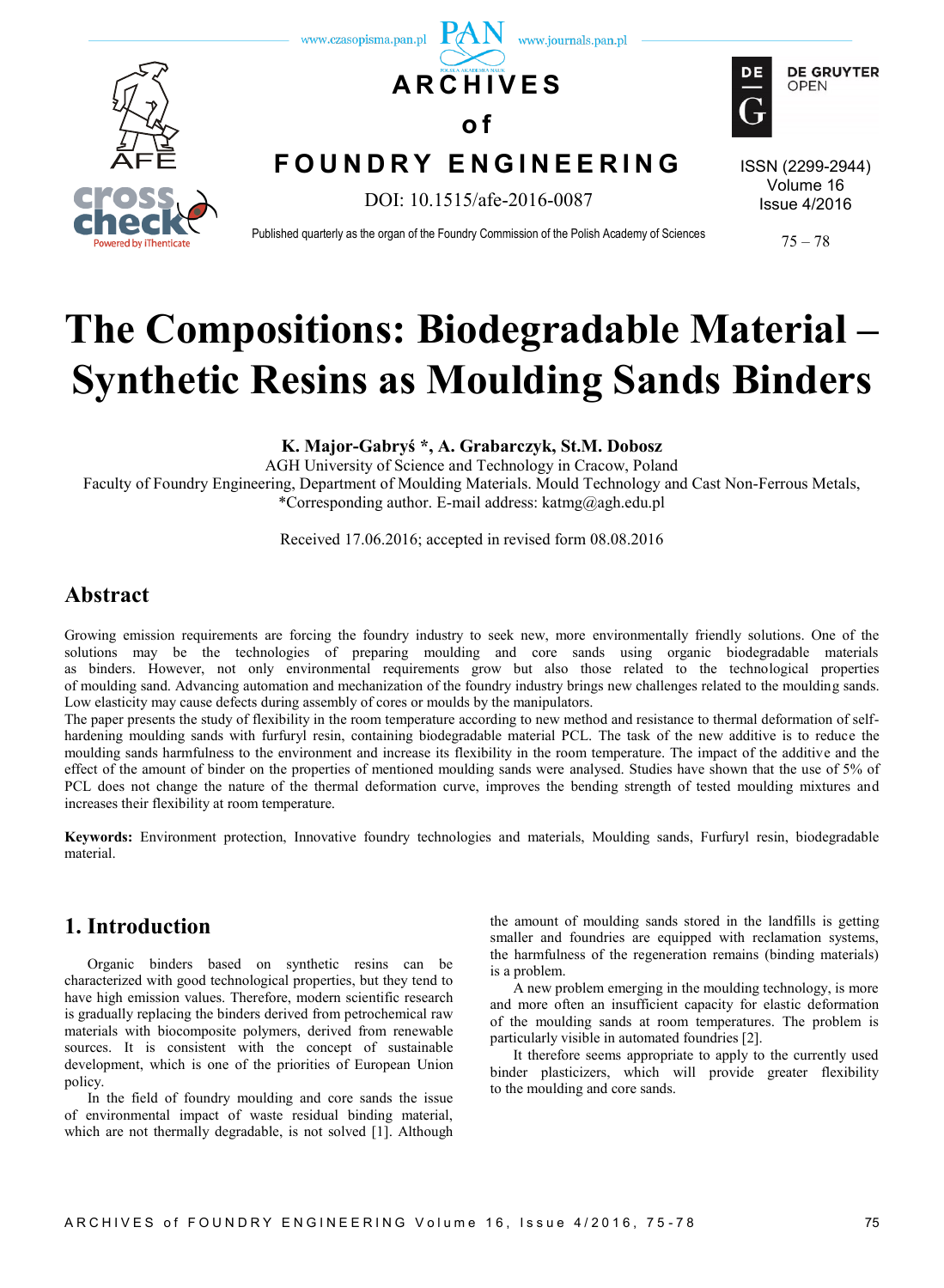www.czasopisma.pan.pl



#### **1.1. Poli(-caprolacton) - PCL as component of oil-based resins**

Literature study [3-7] proves that possibility of using biodegradable materials as additives to oil-based foundry binders to increase biodegradation of petrochemical driven substances, is possible.

Polycaprolactone (PCL), which has a compatibility with many other polymers, can be an example of mentioned additives. PCL is partly compatible or mechanically compatible with certain polymers such as polyvinyl acetate (PVAc), polystyrene (PS), polycarbonate, etc. Furthermore, PCL is compatible with other polymers such as polyvinyl chloride (PVC), akrylonitryl-styren copolymer (SAN), poly (hydroxy ether), and others alike. This feature of polycaprolactone allows to create "biodestructable" mixtures using it as the biodegradable component [5].

Preliminary studies " biodestructable " polymer blends with the use of PCL as the biodegradable component are connected with the PC polyolefin mixture system based on polyolefins such as LDPE (low density polyethylene) and PP (polypropylene). Wider research on the biodegradability of the PCL / polyolefin compound, comprising the relationship between the structure and biodegradability phase were conducted by Iwamoto and Tokiwa [8].

A further advantage of the use of an additive in the form of a biodegradable polymer PCL could be increased flexibility of the moulding material with the new two-component binder. The use of PCL as a plasticizer for plastics is well known. From a technological point of view, the use of plasticizers in polymers is very important and widely used in various industries. In 1966 the use of PCL as a plasticizer for polyvinyl chloride (PVC) has been patented. Polycaprolactone was used as a plasticizer in blends of: aliphatic polyesters, cellulose esters, aromatic polyesters, polycarbonates, polymers containing styrene (e.g. Polystyrene), polyolefins, block copolymers and NOVOLAK type resins [9-10].

The examples show a very large versatility in use of the biodegradable poly ( $\varepsilon$ -caprolactone) as a component of various compositions. They also show that it is a polymer compatible with many different materials.

## **2. Research**

The aim of the research is to develop new polymeric compositions as binders for foundry moulding sands.

The new multi-component binders containing widely used industrial resins and additives in the form of biodegradable polymers could demonstrate a lower harmfulness to the environment, both in foundry and reclamation processes. Ongoing research aims to develop polymer compositions that do not differ in technological properties from the currently used resins, however, which are much more environmentally friendly.

Investigation carried out in the presented work used a biodegradable poly (caprolactone  $\varepsilon$ ) as an ingredient in commonly used phenol-furfuryl casting binder.

Following materials were chosen for test:

 $\triangleright$  Furfuryl resin,

During the study a furan resin from Hüttenes-Albertus company under the name of Kaltharz XA20 was used. This resin does not contain nitrogen, and the free formaldehyde content is in the range of 0.05 - 0.15%. The amount of furfuryl alcohol is 78%. An aqueous solution of paratoluenesulfonic acid from the same company was used as hardener, with the trade name Aktivator 100T3.

policaprolacton (PCL) – a biodegradable plasticizer,

Powdered policaprolactone (PCL) from Polysciences, Inc. Was used as both a biodegradable additive and a plasticiser. It is a biodegradable polymer with a hydroxyl end group [10].

Technical data:

CAS no: 24980-41-4

Chemical formula:  $[-O(CH<sub>2</sub>)<sub>5</sub>CO-]<sub>n</sub>$ Molecular weight: 50,000

Melting point:  $58 - 60^{\circ}$ C

Selection of these materials was driver by the fact that PCL can be dissolved in the Kaltharz XA20 resin. There is therefore no need for any additional solvents to dissolve the biodegradable polymer [10].

Earlier work of authors [10-12] have shown that the polycaprolactone as an additive to moulding sands with Kaltharz XA20 furan resin in an amount of 0.055 parts per weight (5% of the weight of the binder), and as a component of the binder replacing 5-15% of the resin amount in the binder, does not affect the thermal degradation process of investigated moulding sands [10-12]. Studies have also shown that the use of PCL added in the amount of 5% by weight of the binder does not substantially affect the mechanical properties of moulding sands with furan resin. Increasing of the share of polycaprolactone in the binder up to 15% by weight has deteriorated strength of the tested moulding sands, and resulted in an increase in their grindability [10-12].

In the context of this article the effect of addition of PCL on thermal deformation (distortion parameter hot) and bending strength of molding furan resin and the "flexibility" at room temperature was tested. The study of the "flexibility" of the moulding sands is a relatively new issue and is a response to the emerging problems of excessive fragility of moulding sands and cracking of cores, especially observed in automated production [13-14].

Following moulding sands were tested:

| Quarto sand         | $100$ ppw                    |
|---------------------|------------------------------|
| Kaltharz XA20 resin | $1,045-1,1$ ppw $(95-100\%)$ |
| Aktivator 100T3     | $0.55$ ppw                   |
| PCL                 | $0-0.055$ ppw $(0-100\%)$    |
|                     |                              |

The studies included both moulding sands in which part of the binder is replaced by the new additive (Fig. 95%  $F + 5%$  PCL) and moulding sands into which the PCL was introduced as an additional part of the binder (Fig.% 100 F + 5% PCL). Results of this study are shown in Figures 1 - 4.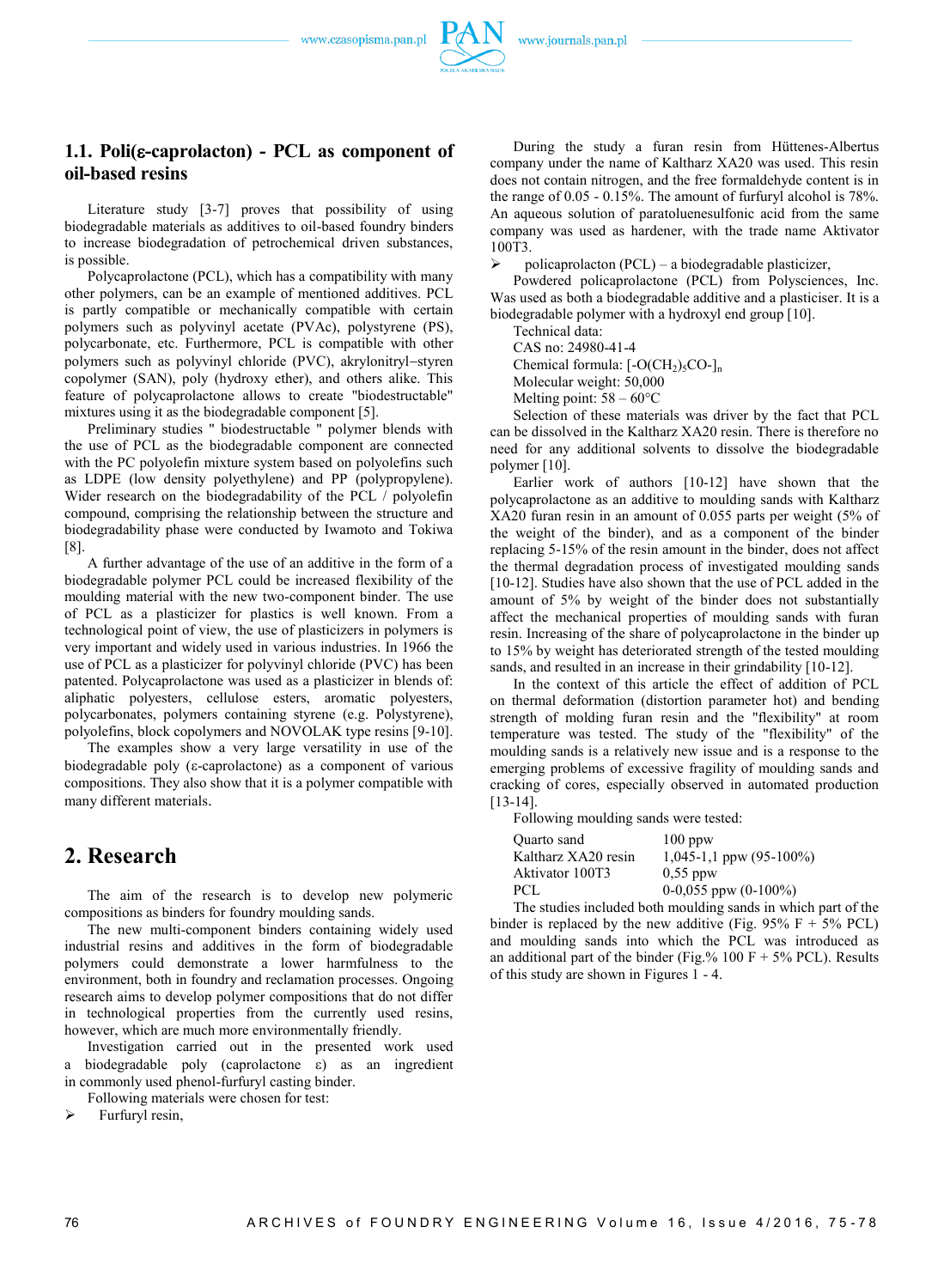www.czasopisma.pan.pl



Fig. 1. Influence of PCL on thermal deformation (hot distortion parameter) of moulding sands with furfuryl resin (deformation as a function of temperature)

Studies of thermal deformation of moulding sands (hot distortion parameter) showed that the addition of the PCL biomaterial does not affect the nature of the distortion curve in moulding sands with furan resin. Thermal deformation of moulding sands as a function of temperature has a typical course of intense increase in deformation of the sample and its sudden collapse. Reducing the amount of resin to 95% in the new binder resulted in lower temperature of the specimens destruction (approx. 300  $\degree$  C), which is even more apparent in moulding sands with reduced resin content and addition of PCL (approx. 200 °C) (Fig. 1). If the case of this particular moulding sand any effect of the new additive on the time after which the specimen is destroyed (approx. 70 sec) was not observed (Fig. 2). The moulding sand with reduced amount of binder can be characterized with the longest time necessary for destruction (approx. 92 sec).

Tests of bending strength of the moulding mixtures (Fig. 3) showed that the reduction of the binder content by weight to 95% decreases the strength by approx. 20%. An additional introduction of 5% PCL to the binder (F  $100\% + 5\%$  PCL) increases the strength of the moulding sand by approx. 17%. Replacing a part of the binder with the new additive  $(F + 95\% 5\% PCL)$  resulted in reduced strength of the moulding sand in relation to the initial moulding mixture (F 100%) by less than 3%, which is within the range of measurement error.

Researched "flexibility/elasticity" of the moulding sands at ambient temperature (Fig. 4) carried out in accordance with the methodology outlined in the earlier works [10, 13] have shown that moulding sands with PCL addition to the binder are more flexible compared to the same moulding mixtures without the additive. The deformation of the moulding sands without PCL reached approx.  $0.25$  mm at a force of approx.  $150$  N – moulding sand F 100 % and 130 N - F 95 % moulding sand, while the introduction of PCL to the original moulding sand composition (100% F) increases the strain up to 0.28 mm at a force of approx. 170 N. the replacement of a part of the binder with PCL(95% F + 5% PCL) increases the deformation of the moulding sand to approx. 0.32 mm occurring at a force of approx. 150 N (approx. 30% - growth as compared to original composition of the moulding sand).



Fig. 2. Influence of PCL on thermal deformation (hot distortion parameter) of moulding sands with furfuryl resin (deformation as a function of time)



Fig. 3. Influence of PCL on bending strength of moulding sands with furfuryl resin



Fig. 4. Influence of PCL on "flexibility" of moulding sands with furfuryl resin in room temperature

## **3. Conclusions**

Based on the analysis of literature data and presented research the following conclusions can be drawn:

 There exists a possibility of applying biodegradable materials such as PCL as a component of moulding and core sands with furfuryl resin binders.